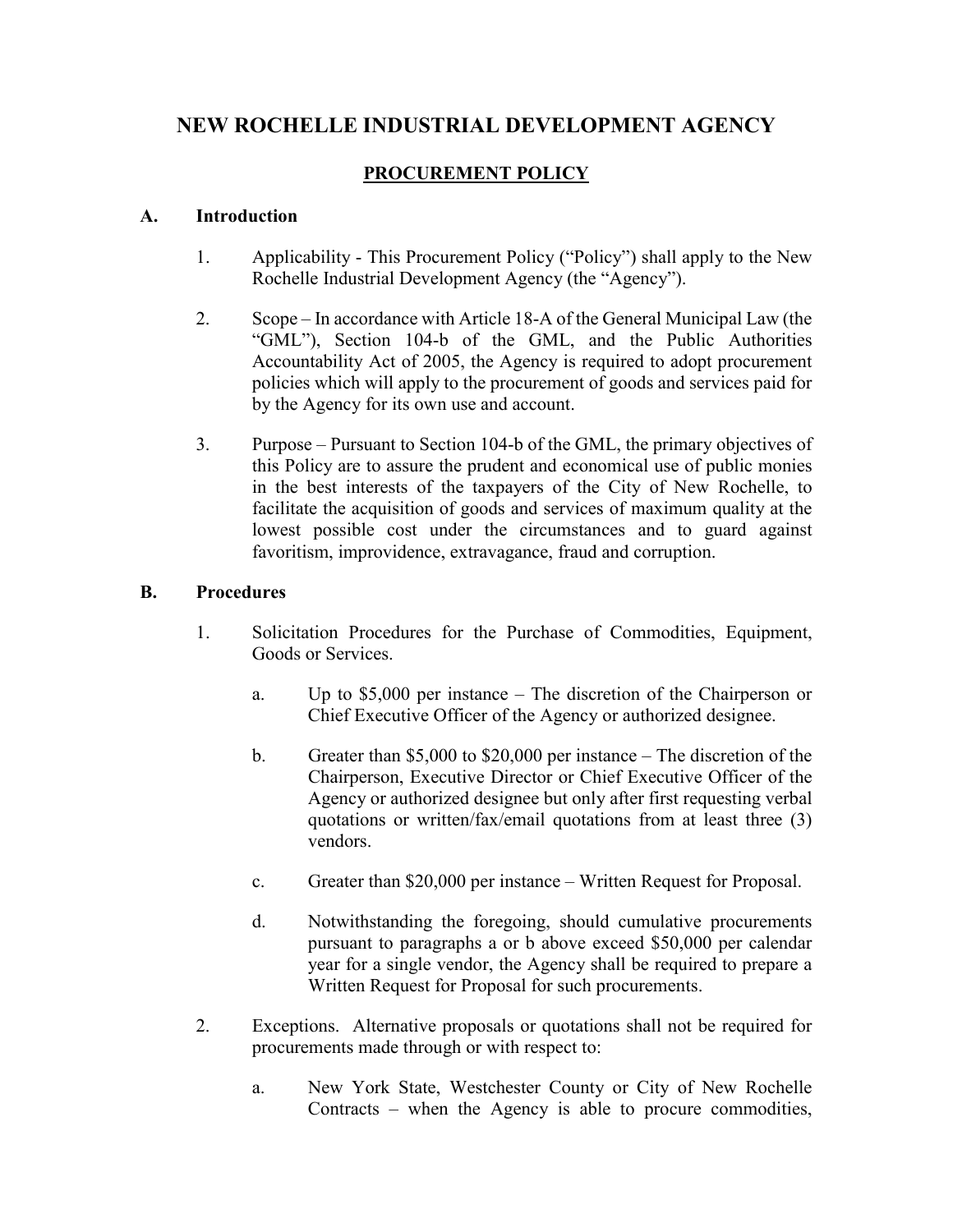equipment, goods or services through New York State, Westchester County or City of New Rochelle contracts, it is unnecessary to obtain quotations or bids;

- b. Procurements made by the City of New Rochelle on behalf of the Agency in accordance with the City's procurement policies and procedures or made by the Agency in accordance with the City's procurement policies and procedures.
- c. State Finance Law Section 175-b (from agencies for the blind or severely handicapped);
- d. Correction Law Section 186 (articles manufactured in correctional institutions);
- e. Emergency Procurements an emergency exists if the delay caused by soliciting quotes would endanger health, welfare, property or an economic development opportunity. Approval of the Chief Executive Officer is necessary, which shall be documented and shall also include a description of the facts giving rise to the emergency.
- f. Sole Source Procurements  $A$  "sole source" means a situation where (i) there is only one possible source from which to produce goods and/or services available in the marketplace, (ii) no other goods and/or services provide substantially equivalent or similar benefits, and (iii) considering the benefits, the cost to the Agency is reasonable.
- g. Utilities and Affiliate Transactions The purchase of utilities and inter-affiliate transactions are excepted from alternative proposal/quotation requirements.
- h. Unavailability of three (3) vendors who are able or willing to provide a quote.
- i. Professional services unless the Chairman or the Executive Director determines that a written request for proposal may be in the best interest of the Agency.
- 3. Basis for the Award of Contracts.

Contracts will be awarded to the lowest responsible dollar offeror who meets the specifications therefor, except in circumstances that the Agency determines justify an award to other than the lowest responsible dollar offeror. In making any such determination, the Agency shall consider relevant factors including, without limitation:

a. Delivery requirements;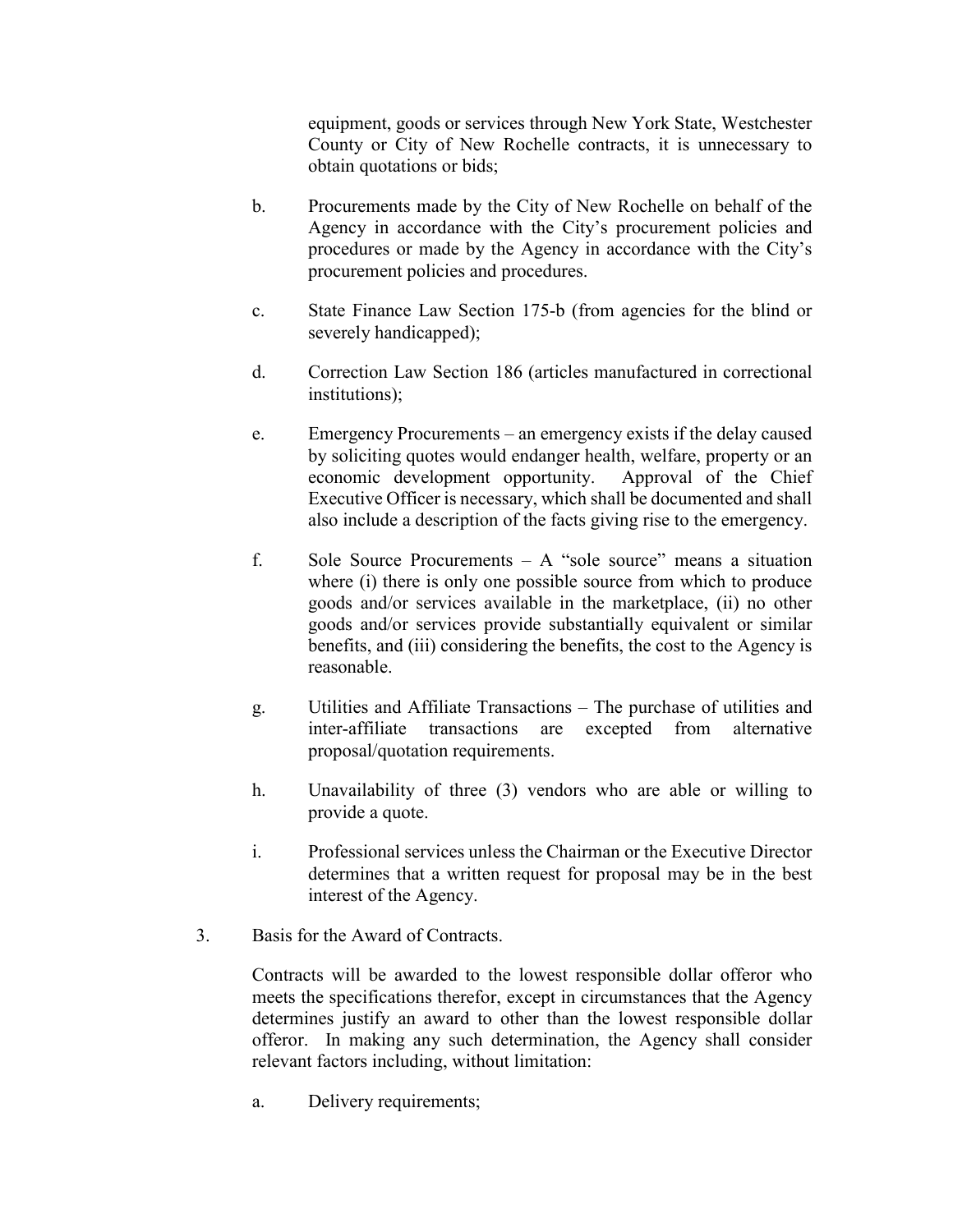- b. Quality requirements;
- c. Quantity requirements;
- d. Past vendor performance and/or experience;
- e. The unavailability of three or more vendors who are able or willing to quote on a procurement;
- f. It may be in the best interests of the Agency to consider only one vendor who has previous expertise with respect to a particular procurement; and
- g. Any procurement excepted from the alternative proposal/quotation requirements as set forth in subdivision 2 of this Section B, and the procurement of professional services in Section C of this Policy.
- 4. Documentation
	- a. A record of all solicitations for alternative proposals or quotations, the response (if applicable), and any determinations pursuant thereto shall be maintained in the procurement file.
	- b. For each procurement by the Agency the Chief Executive Officer of the Agency or authorized designee shall set forth in writing the category of procurement that is being made and what method of procurement is specified.
	- c. Whenever an award is made to other than the lowest responsible dollar offeror the reasons for doing so shall be set forth in writing and maintained in the procurement file.
	- d. Whenever the specified number of quotations cannot or will not be secured, the reasons for this shall be indicated in writing and maintained in the procurement file.

### **C. Professional Services**.

Contracts for professional services involve the application of specialized expertise, the use of professional judgment, or a high degree of creativity. Professional services include services which require special education and/or training, license to practice or are creative in nature. Examples are: lawyers, doctors, accountants, and engineers. Furthermore, professional service contracts often involve a relationship of personal trust and confidence.

#### **D. Procurement Lobbying Law.**